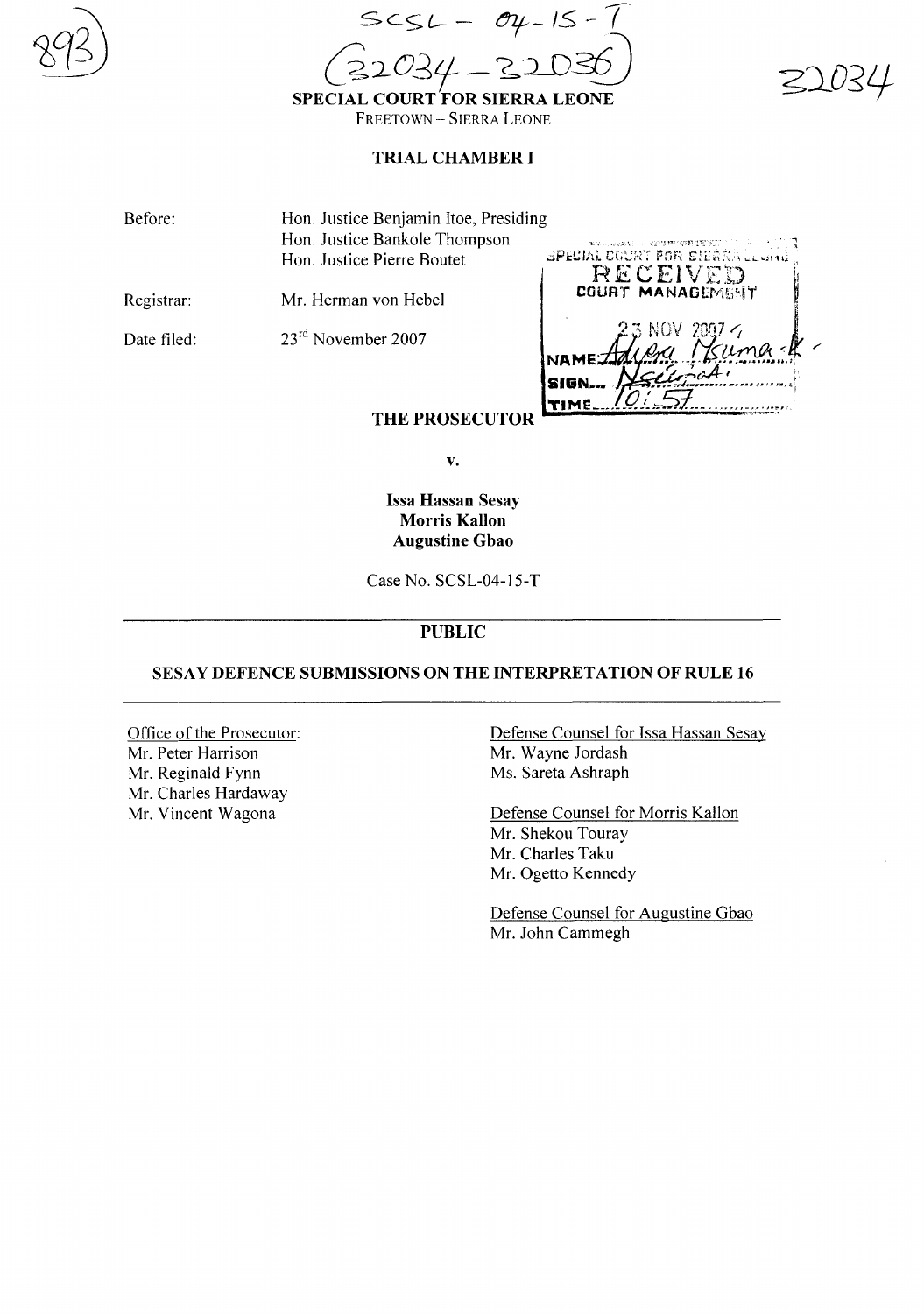### **INTRODUCTION**

1. On  $22<sup>nd</sup>$  November 2007, the Trial Chamber requested that the parties provide written submissions on the application of Rule 16 of the Rules of Procedure and Evidence (the "Rules").

#### **SUBMISSIONS**

- 2. The Sesay Defence agrees with the interpretation of Rule 16 as set out in the Prosecution submissions.<sup>1</sup>
- 3. The Sesay Defence additionally draws the Trial Chamber's attention to the following issues of concern.

#### *Effects ofa delay consequent to the appointment ofan alternate Judge*

4. Where an alternate Judge is appointed, this is likely to cause significant delay to the proceedings as the alternate Judge familiarises him/herself with the substantial case papers. While this raises concerns as to the operation of Article 17, namely Mr. Sesay's right to an expeditious trial, it is also likely to have practical adverse effects on Mr. Sesay's defence case including possible loss of witnesses and loss of memory due to a further extended time between the events and the giving of evidence.

#### *The effect of Rule*  $16(B)(ii)$

- 5. The mandatory "shall" in Rule 16(B)(ii) would place the Accused at jeopardy of a new trial in the event that the remaining Judges are split as to their decision.
- 6. This, therefore, should be balanced against any loss of time caused by the appointment of an alternate Judge. Nevertheless, given the consequences of a delay at this stage, and the importance of the right to an expeditious trial, it may be preferable to proceed with two Judges.

#### *Interlocutory decisions*

7. The Sesay Defence submits that, where a decision is reached to proceed with two Judges, consideration should be given to amending the Rules to deal with split interlocutory decisions.

<sup>&</sup>lt;sup>1</sup> Prosecution submission on Rule 16 of the Rules of Procedure and Evidence,  $23<sup>rd</sup>$  November 2007, SCSL-04-15-*T-89* I.